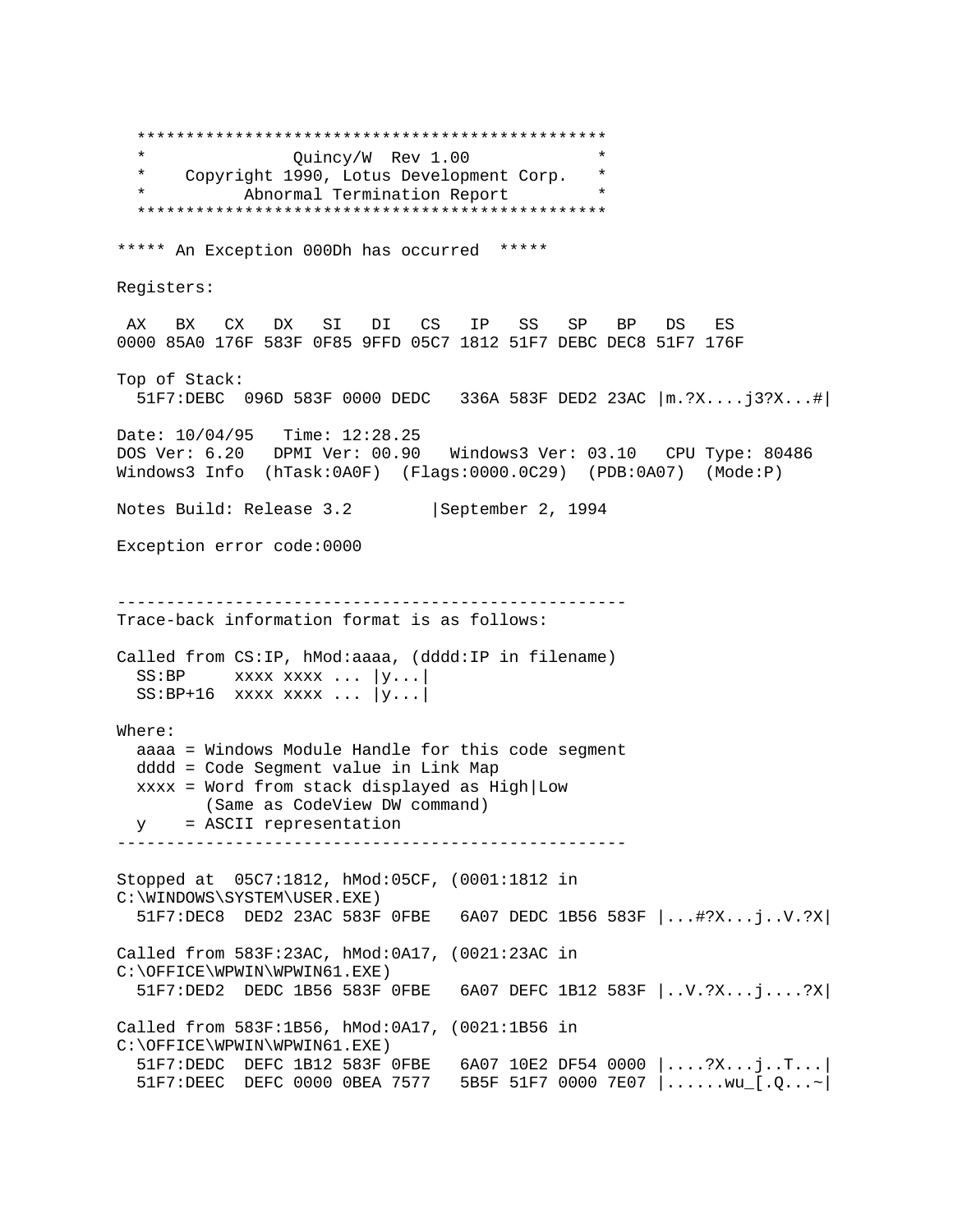Called from 583F:1B12, hMod:0A17, (0021:1B12 in C:\OFFICE\WPWIN\WPWIN61.EXE)<br>51F7:DEFC DF0E 0FF2 5757 003C  $7587$  2210 0003 10E2  $|...$ .WW<..u.".... 51F7:DF0C 4817 DF54 01BB 5757 1608 4977 0000 0000 |.HT...WW..wI....| Called from 5757:0FF2, hMod:0A17, (003E:0FF2 in C:\OFFICE\WPWIN\WPWIN61.EXE)<br>51F7:DF0E DF54 01BB 5757 1608  $51F7:DF0E$  DF54 01BB 5757 1608 4977 0000 0000 00F9  $|T...WW...w1......|$ <br>51F7:DF1E 0217 00F2 0000 1647 002E 48F7 DF36 6D67  $|......G...H6.com|$  $51F7:DF1E$  0217 00F2 0000 1647 002E 48F7 DF36 6D67  $|$ .....G....H6.gm<br>51F7:DF2E 01AB 4EAF 0000 0000 4AD7 09BA 0001 0000  $|$ ...N.....J......  $51F7:DF2E$  01AB 4EAF 0000 0000 4AD7 09BA 0001 0000  $|...N...J...J...|$ <br> $51F7:DF3E$  0001 2200 5207 016E 5757 0000 0000 0000  $|...".Rn.WW......$  $51F7:DF3E$  0001 2200 5207 016E 5757 0000 0000 0000  $| \dots$ ".Rn.WW......<br>51F7:DF4E 0001 0000 0000 DF8A 2B01 4977 0000 0000  $| \dots \dots \dots + w1 \dots$  $2B01$  4977 0000 0000  $|\ldots|\ldots|$ Called from 5757:01BB, hMod:0A17, (003E:01BB in C:\OFFICE\WPWIN\WPWIN61.EXE)<br>51F7:DF54 DF8A 2B01 4977 0000  $51F7:DF54$  DF8A 2B01 4977 0000 0000 00F9 00F2 0000  $| \ldots + wI \ldots \ldots \ldots |$ <br> $51F7:DF64$  0001 0000 DF92 3DA3 030C 6D67 0000 0000  $| \ldots \ldots |$  ...... 51F7:DF64 0001 0000 DF92 3DA3 030C 6D67 0000 0000 |.......=..gm....| 51F7:DF74 0000 0000 0000 0000 0001 0001 0001 0000 |................| 29EA 578F 0000 0000 |.........).W....| Called from 4977:2B01, hMod:0A17, (000A:2B01 in C:\OFFICE\WPWIN\WPWIN61.EXE)<br>51F7:DF8A E0F6 29EA 578F 0000 51F7:DF8A E0F6 29EA 578F 0000 0000 218E 49B7 51F6 |...).W.....!.I.Q| DFBE 1406 E0F7 0217 |................<br>51F7 02E0 074F 0000 |.......I.Q..O... 51F7:DFAA 00F9 DF90 1E98 49B7 51F7 02E0 074F 0000  $|$ ......I.Q..O...<br>51F7:DFBA 0F8F DFD6 0000 5127 DFD4 29D3 29E7 E096  $|$ .....'Q...).).. 51F7:DFBA 0F8F DFD6 0000 5127<br>51F7:DFCA 0000 43EC 0000 DFEA 51F7:DFCA 0000 43EC 0000 DFEA 0000 5127 DFE8 29D3  $|...C......|$ <sup>0</sup>,...)<br>51F7:DFDA 29E7 E0AA 0000 442C 0000 5127 DFEA DFF0  $|......$ D...O... 51F7:DFDA 29E7 E0AA 0000 442C 0000 5127 DFEA DFF0 |.)....,D..'Q....| 51F7:DFEA 4EC8 5127 012F E080 0836 011F 5126 E0AA |.N'Q/...6...&Q..|  $0006$   $00F8$   $000C$   $0000$   $,$   $D0$ .............  $51F7:EOOA$  516E 00C7 222D 24DB 1160 0000 0004 0000  $|nQ...$ -".\$`...... 51F7:E01A EC80 000C E02C 097E 7F00 0000 01BF 0086  $|$ ....,.~.........<br>51F7:E02A 0190 0001 E03C 097E 0001 0000 01BF 0086  $|$ ...<.~......... 51F7:E02A 0190 0001 E03C 097E 0001 0000 01BF 0086 |....<.~.........|  $51F7:EO3A$  02E0 E054 0BE0 0001 0000 0001 0000 01BF |..T.............<br>51F7:E04A 01BF 02AE 176F 4468 0004 0AD4 176F 927E |....o.hD....o.~.  $0004$   $0AD4$   $176F$   $927E$   $\ldots$ .o.hD....o.~. 51F7:E05A 4454 0AD4 9343 0000 8B31 4248 0000 176F |TD..C...1.HB..o.<br>51F7:E06A E080 4A41 0117 0011 0040 176F E0AA 442C |..AJ....@.o...,D 0040 176F E0AA 442C |..AJ....@.o...,D<br>FFFC 0AE7 E090 22E4 |................"|  $51F7: E07A$  0AE7 00C7 0000 0000 FFFC 0AE7 E090 22E4  $|$ ..............."<br>51F7:E08A 0AE7 1000 8000 E0F6 31E3 8000 80CF 0AE7  $|$ .........1......  $51F7:EO8A$  0AE7 1000 8000 E0F6 31E3 8000 80CF 0AE7  $|$ ........1......<br>51F7:E09A 0000 0000 0000 EBA0 0000 0110 0012 E0BE  $|$ ...............  $51F7:EO9A$  0000 0000 0000 EBA0 0000 0110 0012 E0BE  $|$ ...............<br>51F7:E0AA 3628 49BF 24DE 0000 0007 0000 000F 00CE  $|(6.I.S..........|$ 51F7:E0AA 3628 49BF 24DE 0000<br>51F7:E0BA 012F 0000 0000 34CA 51F7:E0BA 012F 0000 0000 34CA 497F 0000 0006 51F6 |/......4.I.....Q|  $51F7:EOCA$  5CFE 041E 000D 0064 0000 0DA0 51F7 0042  $|\ldots d...QB.$ <br>51F7:E0DA 0000 0042 0000 023A 0000 0156 0000 0003  $|\ldots B...:...V...|$  $51F7:EDDA$  0000 0042 0000 023A 0000 0156 0000 0003  $|..B...:..V...:|$ <br> $51F7:EOEA$  0000 0302 4E9E 0000 0003 0060 E102 21AC  $|......N...:...|$  $0003$  0060 E102 21AC  $|......N...$ ......! Called from 578F:29EA, hMod:0A17, (0037:29EA in C:\OFFICE\WPWIN\WPWIN61.EXE) 51F7:E0F6 E102 21AC 49B7 0081 0A07 49BF E114 6831 |...!.I.....I..1h| Called from 49B7:21AC, hMod:0A17, (0002:21AC in C:\OFFICE\WPWIN\WPWIN61.EXE) 51F7:E102 E114 6831 49BF 0001 0081 0A07 0000 51F6 |..1h.I.........Q| 51F7:E112 51F7 E13D 00C8 49BF 0002 E124 51F7 021A |.Q=....I..\$..Q..|